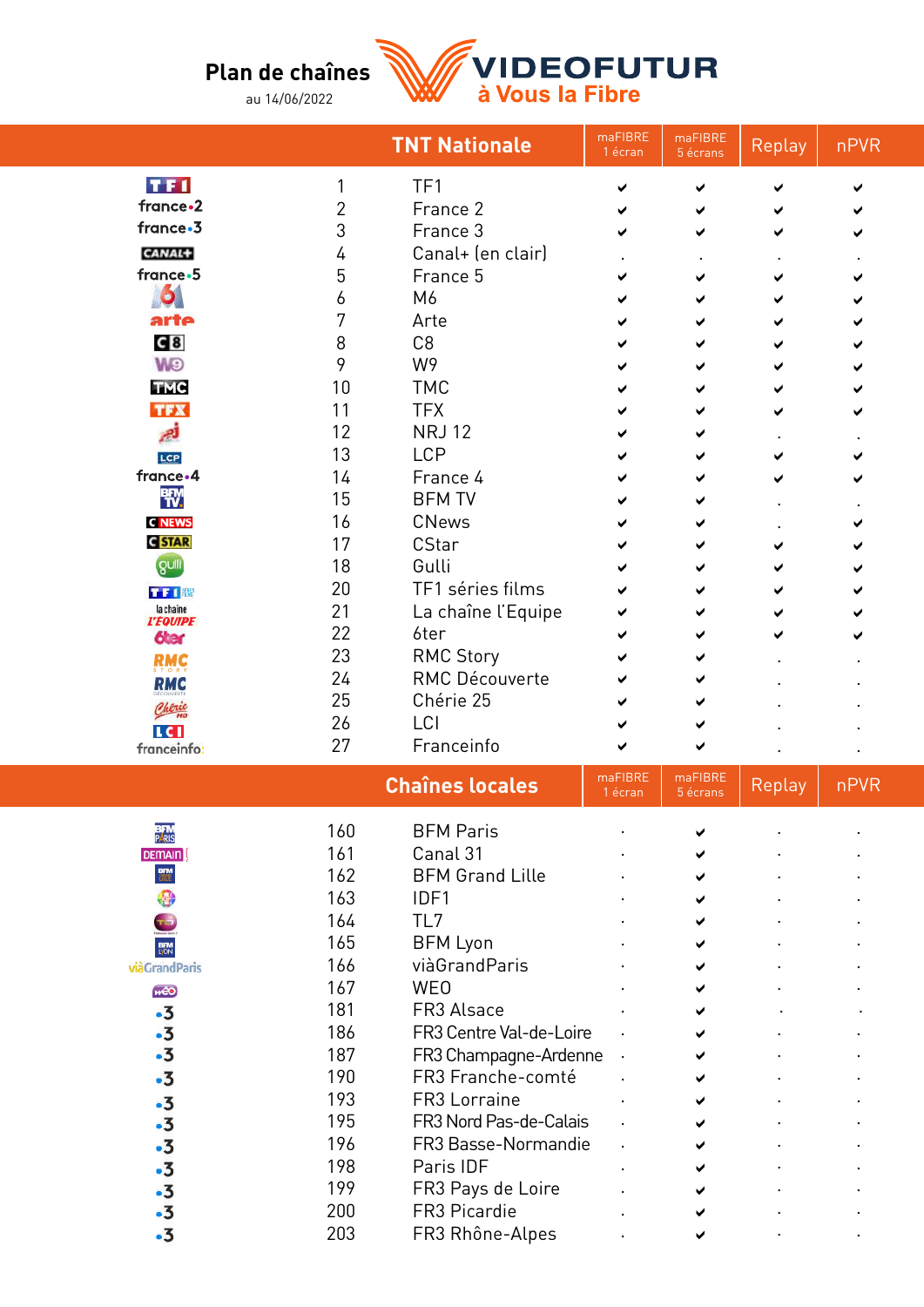| $M$ and $M$<br>40<br><b>BBC World News</b><br>✔<br><b>B SMART</b><br>41<br><b>BSmart</b><br>42<br>France 24<br>43<br>i24 news<br><b>TV5MONDE</b><br>55<br>TV5 Monde<br>$\equiv$ SPORT<br>FRANCE<br>91<br>Sport en France<br>✔<br>✔<br>92<br>Cheval TV<br>D<br>✔<br>✔<br>maFIBRE<br>maFIBRE<br>nPVR<br><b>Chaînes Internationales</b><br>Replay<br>1 écran<br>5 écrans<br>215<br>option<br>Al Aoula<br>Ŵ<br>option<br>216<br>option<br>Arirang<br>option<br>arirang<br>option<br>217<br>Canal Algérie<br>option<br>$\mathbf{G}$<br><b>CCTVF</b><br>option<br>218<br>option<br>CCTVAD<br>219<br>option<br>option<br>Das Erste<br><b>Das Erste</b><br>option<br>220<br>option<br>Deutsche Welle<br>D <sub>W</sub> Deutsche<br>221<br>option<br>2M Maroc<br>option<br>$2M \times 1$<br>223<br>option<br>option<br>Rai due<br>Rai<br>option<br>224<br><b>RTP</b> Internacional<br>option<br><b>ERTP</b><br>TERNACIONAL<br>225<br>option<br>Tunisie 1 La TV tunisienne<br>option<br>G<br><b>SANDAR</b><br>option<br>226<br>option<br><b>TVE International</b><br>tve<br>227<br>option<br><b>TVP Polonia</b><br>option<br><b>TMP</b><br>option<br>228<br>option<br>Vox Africa Europe<br><b>v</b> -xafrica<br>229<br>option<br>ZDF<br>option<br><b>ROP</b><br>maFIBRE<br>maFIBRE<br>nPVR<br><b>Bouquet Thématique</b><br>Replay<br>1 écran<br>5 écrans<br><b>EBreizh</b><br>option<br>52<br><b>TV Breizh</b><br>option<br>RTL9<br>option<br>53<br>RTL <sub>9</sub><br>option<br>$A$ $B$ <sup>1</sup><br>54<br>AB1<br>option<br>option<br>57<br>option<br>K <sub>1</sub><br>KT <sub>0</sub><br>option<br>option<br>$\bigwedge$<br>64<br>option<br>Paramount Channel<br>65<br>option<br><b>TCM Cinéma</b><br>option<br>TCM<br>66<br>option<br><b>Trek</b><br>option<br><b>TREK</b><br>93<br>option<br>Equidia<br>option<br><b>EQUIDIA</b><br>✔<br>94<br><b>Golf Channel</b><br>option<br>option<br>✔<br><b>SILCOLF</b><br>95<br>option<br>option<br>Automoto<br>✔<br><b>AUTOMOTO</b><br>110<br>option<br>Nickelodeon Jr<br>option<br>nickelodeon<br>aunior<br>111<br>option<br>Nickelodeon<br>option<br>nickelodeon<br><b>nickelodeon</b><br>112<br>Nickelodeon +1<br>option<br>option<br>113<br>option<br><b>Boing</b><br>option<br>❤<br>114<br>option<br>Boomerang<br>option<br>$\mathbf{J}$<br>115<br>Canal J<br>option<br>option<br>✔<br>⊕<br>116<br>Tiji<br>option<br>option<br>✔<br>nickelodeon<br>Teen<br>117<br>Nickelodeon Teen<br>option<br>option<br>118<br>option<br>Toonami<br>option<br><b>TOONAMI</b><br><b>Comences</b><br>119<br>option<br>Mangas<br>option<br>✔<br>120<br><b>GIME ONE</b><br>Game One<br>option<br>option<br>✔<br>121<br>J-One<br>option<br><b>J-ONE</b><br>option<br>122<br>MGG TV<br>签<br>option<br>option<br>✔<br>130<br><b>BET</b><br>option<br>option<br>✔<br>B∈T★<br>131<br>Comedy central<br>option<br>option<br>✔<br><b>O EMHRI</b><br>132<br><b>MCM</b><br><b>MCM</b><br>option<br>option<br>✔<br>✔ | Chaînes d'information et de sport | maFIBRE<br>1 écran | maFIBRE<br>5 écrans | Replay | nPVR |  |
|--------------------------------------------------------------------------------------------------------------------------------------------------------------------------------------------------------------------------------------------------------------------------------------------------------------------------------------------------------------------------------------------------------------------------------------------------------------------------------------------------------------------------------------------------------------------------------------------------------------------------------------------------------------------------------------------------------------------------------------------------------------------------------------------------------------------------------------------------------------------------------------------------------------------------------------------------------------------------------------------------------------------------------------------------------------------------------------------------------------------------------------------------------------------------------------------------------------------------------------------------------------------------------------------------------------------------------------------------------------------------------------------------------------------------------------------------------------------------------------------------------------------------------------------------------------------------------------------------------------------------------------------------------------------------------------------------------------------------------------------------------------------------------------------------------------------------------------------------------------------------------------------------------------------------------------------------------------------------------------------------------------------------------------------------------------------------------------------------------------------------------------------------------------------------------------------------------------------------------------------------------------------------------------------------------------------------------------------------------------------------------------------------------------------------------------------------------------------------------------------------------------------------------------------------------------------------------------------------------------------------------------------------------------------------------------------------------------------------------------------------------------------------------------------------------------------------------------------------------------------------------------------------------------------------------------|-----------------------------------|--------------------|---------------------|--------|------|--|
|                                                                                                                                                                                                                                                                                                                                                                                                                                                                                                                                                                                                                                                                                                                                                                                                                                                                                                                                                                                                                                                                                                                                                                                                                                                                                                                                                                                                                                                                                                                                                                                                                                                                                                                                                                                                                                                                                                                                                                                                                                                                                                                                                                                                                                                                                                                                                                                                                                                                                                                                                                                                                                                                                                                                                                                                                                                                                                                                      |                                   |                    |                     |        |      |  |
|                                                                                                                                                                                                                                                                                                                                                                                                                                                                                                                                                                                                                                                                                                                                                                                                                                                                                                                                                                                                                                                                                                                                                                                                                                                                                                                                                                                                                                                                                                                                                                                                                                                                                                                                                                                                                                                                                                                                                                                                                                                                                                                                                                                                                                                                                                                                                                                                                                                                                                                                                                                                                                                                                                                                                                                                                                                                                                                                      |                                   |                    |                     |        |      |  |
|                                                                                                                                                                                                                                                                                                                                                                                                                                                                                                                                                                                                                                                                                                                                                                                                                                                                                                                                                                                                                                                                                                                                                                                                                                                                                                                                                                                                                                                                                                                                                                                                                                                                                                                                                                                                                                                                                                                                                                                                                                                                                                                                                                                                                                                                                                                                                                                                                                                                                                                                                                                                                                                                                                                                                                                                                                                                                                                                      |                                   |                    |                     |        |      |  |
|                                                                                                                                                                                                                                                                                                                                                                                                                                                                                                                                                                                                                                                                                                                                                                                                                                                                                                                                                                                                                                                                                                                                                                                                                                                                                                                                                                                                                                                                                                                                                                                                                                                                                                                                                                                                                                                                                                                                                                                                                                                                                                                                                                                                                                                                                                                                                                                                                                                                                                                                                                                                                                                                                                                                                                                                                                                                                                                                      |                                   |                    |                     |        |      |  |
|                                                                                                                                                                                                                                                                                                                                                                                                                                                                                                                                                                                                                                                                                                                                                                                                                                                                                                                                                                                                                                                                                                                                                                                                                                                                                                                                                                                                                                                                                                                                                                                                                                                                                                                                                                                                                                                                                                                                                                                                                                                                                                                                                                                                                                                                                                                                                                                                                                                                                                                                                                                                                                                                                                                                                                                                                                                                                                                                      |                                   |                    |                     |        |      |  |
|                                                                                                                                                                                                                                                                                                                                                                                                                                                                                                                                                                                                                                                                                                                                                                                                                                                                                                                                                                                                                                                                                                                                                                                                                                                                                                                                                                                                                                                                                                                                                                                                                                                                                                                                                                                                                                                                                                                                                                                                                                                                                                                                                                                                                                                                                                                                                                                                                                                                                                                                                                                                                                                                                                                                                                                                                                                                                                                                      |                                   |                    |                     |        |      |  |
|                                                                                                                                                                                                                                                                                                                                                                                                                                                                                                                                                                                                                                                                                                                                                                                                                                                                                                                                                                                                                                                                                                                                                                                                                                                                                                                                                                                                                                                                                                                                                                                                                                                                                                                                                                                                                                                                                                                                                                                                                                                                                                                                                                                                                                                                                                                                                                                                                                                                                                                                                                                                                                                                                                                                                                                                                                                                                                                                      |                                   |                    |                     |        |      |  |
|                                                                                                                                                                                                                                                                                                                                                                                                                                                                                                                                                                                                                                                                                                                                                                                                                                                                                                                                                                                                                                                                                                                                                                                                                                                                                                                                                                                                                                                                                                                                                                                                                                                                                                                                                                                                                                                                                                                                                                                                                                                                                                                                                                                                                                                                                                                                                                                                                                                                                                                                                                                                                                                                                                                                                                                                                                                                                                                                      |                                   |                    |                     |        |      |  |
|                                                                                                                                                                                                                                                                                                                                                                                                                                                                                                                                                                                                                                                                                                                                                                                                                                                                                                                                                                                                                                                                                                                                                                                                                                                                                                                                                                                                                                                                                                                                                                                                                                                                                                                                                                                                                                                                                                                                                                                                                                                                                                                                                                                                                                                                                                                                                                                                                                                                                                                                                                                                                                                                                                                                                                                                                                                                                                                                      |                                   |                    |                     |        |      |  |
|                                                                                                                                                                                                                                                                                                                                                                                                                                                                                                                                                                                                                                                                                                                                                                                                                                                                                                                                                                                                                                                                                                                                                                                                                                                                                                                                                                                                                                                                                                                                                                                                                                                                                                                                                                                                                                                                                                                                                                                                                                                                                                                                                                                                                                                                                                                                                                                                                                                                                                                                                                                                                                                                                                                                                                                                                                                                                                                                      |                                   |                    |                     |        |      |  |
|                                                                                                                                                                                                                                                                                                                                                                                                                                                                                                                                                                                                                                                                                                                                                                                                                                                                                                                                                                                                                                                                                                                                                                                                                                                                                                                                                                                                                                                                                                                                                                                                                                                                                                                                                                                                                                                                                                                                                                                                                                                                                                                                                                                                                                                                                                                                                                                                                                                                                                                                                                                                                                                                                                                                                                                                                                                                                                                                      |                                   |                    |                     |        |      |  |
|                                                                                                                                                                                                                                                                                                                                                                                                                                                                                                                                                                                                                                                                                                                                                                                                                                                                                                                                                                                                                                                                                                                                                                                                                                                                                                                                                                                                                                                                                                                                                                                                                                                                                                                                                                                                                                                                                                                                                                                                                                                                                                                                                                                                                                                                                                                                                                                                                                                                                                                                                                                                                                                                                                                                                                                                                                                                                                                                      |                                   |                    |                     |        |      |  |
|                                                                                                                                                                                                                                                                                                                                                                                                                                                                                                                                                                                                                                                                                                                                                                                                                                                                                                                                                                                                                                                                                                                                                                                                                                                                                                                                                                                                                                                                                                                                                                                                                                                                                                                                                                                                                                                                                                                                                                                                                                                                                                                                                                                                                                                                                                                                                                                                                                                                                                                                                                                                                                                                                                                                                                                                                                                                                                                                      |                                   |                    |                     |        |      |  |
|                                                                                                                                                                                                                                                                                                                                                                                                                                                                                                                                                                                                                                                                                                                                                                                                                                                                                                                                                                                                                                                                                                                                                                                                                                                                                                                                                                                                                                                                                                                                                                                                                                                                                                                                                                                                                                                                                                                                                                                                                                                                                                                                                                                                                                                                                                                                                                                                                                                                                                                                                                                                                                                                                                                                                                                                                                                                                                                                      |                                   |                    |                     |        |      |  |
|                                                                                                                                                                                                                                                                                                                                                                                                                                                                                                                                                                                                                                                                                                                                                                                                                                                                                                                                                                                                                                                                                                                                                                                                                                                                                                                                                                                                                                                                                                                                                                                                                                                                                                                                                                                                                                                                                                                                                                                                                                                                                                                                                                                                                                                                                                                                                                                                                                                                                                                                                                                                                                                                                                                                                                                                                                                                                                                                      |                                   |                    |                     |        |      |  |
|                                                                                                                                                                                                                                                                                                                                                                                                                                                                                                                                                                                                                                                                                                                                                                                                                                                                                                                                                                                                                                                                                                                                                                                                                                                                                                                                                                                                                                                                                                                                                                                                                                                                                                                                                                                                                                                                                                                                                                                                                                                                                                                                                                                                                                                                                                                                                                                                                                                                                                                                                                                                                                                                                                                                                                                                                                                                                                                                      |                                   |                    |                     |        |      |  |
|                                                                                                                                                                                                                                                                                                                                                                                                                                                                                                                                                                                                                                                                                                                                                                                                                                                                                                                                                                                                                                                                                                                                                                                                                                                                                                                                                                                                                                                                                                                                                                                                                                                                                                                                                                                                                                                                                                                                                                                                                                                                                                                                                                                                                                                                                                                                                                                                                                                                                                                                                                                                                                                                                                                                                                                                                                                                                                                                      |                                   |                    |                     |        |      |  |
|                                                                                                                                                                                                                                                                                                                                                                                                                                                                                                                                                                                                                                                                                                                                                                                                                                                                                                                                                                                                                                                                                                                                                                                                                                                                                                                                                                                                                                                                                                                                                                                                                                                                                                                                                                                                                                                                                                                                                                                                                                                                                                                                                                                                                                                                                                                                                                                                                                                                                                                                                                                                                                                                                                                                                                                                                                                                                                                                      |                                   |                    |                     |        |      |  |
|                                                                                                                                                                                                                                                                                                                                                                                                                                                                                                                                                                                                                                                                                                                                                                                                                                                                                                                                                                                                                                                                                                                                                                                                                                                                                                                                                                                                                                                                                                                                                                                                                                                                                                                                                                                                                                                                                                                                                                                                                                                                                                                                                                                                                                                                                                                                                                                                                                                                                                                                                                                                                                                                                                                                                                                                                                                                                                                                      |                                   |                    |                     |        |      |  |
|                                                                                                                                                                                                                                                                                                                                                                                                                                                                                                                                                                                                                                                                                                                                                                                                                                                                                                                                                                                                                                                                                                                                                                                                                                                                                                                                                                                                                                                                                                                                                                                                                                                                                                                                                                                                                                                                                                                                                                                                                                                                                                                                                                                                                                                                                                                                                                                                                                                                                                                                                                                                                                                                                                                                                                                                                                                                                                                                      |                                   |                    |                     |        |      |  |
|                                                                                                                                                                                                                                                                                                                                                                                                                                                                                                                                                                                                                                                                                                                                                                                                                                                                                                                                                                                                                                                                                                                                                                                                                                                                                                                                                                                                                                                                                                                                                                                                                                                                                                                                                                                                                                                                                                                                                                                                                                                                                                                                                                                                                                                                                                                                                                                                                                                                                                                                                                                                                                                                                                                                                                                                                                                                                                                                      |                                   |                    |                     |        |      |  |
|                                                                                                                                                                                                                                                                                                                                                                                                                                                                                                                                                                                                                                                                                                                                                                                                                                                                                                                                                                                                                                                                                                                                                                                                                                                                                                                                                                                                                                                                                                                                                                                                                                                                                                                                                                                                                                                                                                                                                                                                                                                                                                                                                                                                                                                                                                                                                                                                                                                                                                                                                                                                                                                                                                                                                                                                                                                                                                                                      |                                   |                    |                     |        |      |  |
|                                                                                                                                                                                                                                                                                                                                                                                                                                                                                                                                                                                                                                                                                                                                                                                                                                                                                                                                                                                                                                                                                                                                                                                                                                                                                                                                                                                                                                                                                                                                                                                                                                                                                                                                                                                                                                                                                                                                                                                                                                                                                                                                                                                                                                                                                                                                                                                                                                                                                                                                                                                                                                                                                                                                                                                                                                                                                                                                      |                                   |                    |                     |        |      |  |
|                                                                                                                                                                                                                                                                                                                                                                                                                                                                                                                                                                                                                                                                                                                                                                                                                                                                                                                                                                                                                                                                                                                                                                                                                                                                                                                                                                                                                                                                                                                                                                                                                                                                                                                                                                                                                                                                                                                                                                                                                                                                                                                                                                                                                                                                                                                                                                                                                                                                                                                                                                                                                                                                                                                                                                                                                                                                                                                                      |                                   |                    |                     |        |      |  |
|                                                                                                                                                                                                                                                                                                                                                                                                                                                                                                                                                                                                                                                                                                                                                                                                                                                                                                                                                                                                                                                                                                                                                                                                                                                                                                                                                                                                                                                                                                                                                                                                                                                                                                                                                                                                                                                                                                                                                                                                                                                                                                                                                                                                                                                                                                                                                                                                                                                                                                                                                                                                                                                                                                                                                                                                                                                                                                                                      |                                   |                    |                     |        |      |  |
|                                                                                                                                                                                                                                                                                                                                                                                                                                                                                                                                                                                                                                                                                                                                                                                                                                                                                                                                                                                                                                                                                                                                                                                                                                                                                                                                                                                                                                                                                                                                                                                                                                                                                                                                                                                                                                                                                                                                                                                                                                                                                                                                                                                                                                                                                                                                                                                                                                                                                                                                                                                                                                                                                                                                                                                                                                                                                                                                      |                                   |                    |                     |        |      |  |
|                                                                                                                                                                                                                                                                                                                                                                                                                                                                                                                                                                                                                                                                                                                                                                                                                                                                                                                                                                                                                                                                                                                                                                                                                                                                                                                                                                                                                                                                                                                                                                                                                                                                                                                                                                                                                                                                                                                                                                                                                                                                                                                                                                                                                                                                                                                                                                                                                                                                                                                                                                                                                                                                                                                                                                                                                                                                                                                                      |                                   |                    |                     |        |      |  |
|                                                                                                                                                                                                                                                                                                                                                                                                                                                                                                                                                                                                                                                                                                                                                                                                                                                                                                                                                                                                                                                                                                                                                                                                                                                                                                                                                                                                                                                                                                                                                                                                                                                                                                                                                                                                                                                                                                                                                                                                                                                                                                                                                                                                                                                                                                                                                                                                                                                                                                                                                                                                                                                                                                                                                                                                                                                                                                                                      |                                   |                    |                     |        |      |  |
|                                                                                                                                                                                                                                                                                                                                                                                                                                                                                                                                                                                                                                                                                                                                                                                                                                                                                                                                                                                                                                                                                                                                                                                                                                                                                                                                                                                                                                                                                                                                                                                                                                                                                                                                                                                                                                                                                                                                                                                                                                                                                                                                                                                                                                                                                                                                                                                                                                                                                                                                                                                                                                                                                                                                                                                                                                                                                                                                      |                                   |                    |                     |        |      |  |
|                                                                                                                                                                                                                                                                                                                                                                                                                                                                                                                                                                                                                                                                                                                                                                                                                                                                                                                                                                                                                                                                                                                                                                                                                                                                                                                                                                                                                                                                                                                                                                                                                                                                                                                                                                                                                                                                                                                                                                                                                                                                                                                                                                                                                                                                                                                                                                                                                                                                                                                                                                                                                                                                                                                                                                                                                                                                                                                                      |                                   |                    |                     |        |      |  |
|                                                                                                                                                                                                                                                                                                                                                                                                                                                                                                                                                                                                                                                                                                                                                                                                                                                                                                                                                                                                                                                                                                                                                                                                                                                                                                                                                                                                                                                                                                                                                                                                                                                                                                                                                                                                                                                                                                                                                                                                                                                                                                                                                                                                                                                                                                                                                                                                                                                                                                                                                                                                                                                                                                                                                                                                                                                                                                                                      |                                   |                    |                     |        |      |  |
|                                                                                                                                                                                                                                                                                                                                                                                                                                                                                                                                                                                                                                                                                                                                                                                                                                                                                                                                                                                                                                                                                                                                                                                                                                                                                                                                                                                                                                                                                                                                                                                                                                                                                                                                                                                                                                                                                                                                                                                                                                                                                                                                                                                                                                                                                                                                                                                                                                                                                                                                                                                                                                                                                                                                                                                                                                                                                                                                      |                                   |                    |                     |        |      |  |
|                                                                                                                                                                                                                                                                                                                                                                                                                                                                                                                                                                                                                                                                                                                                                                                                                                                                                                                                                                                                                                                                                                                                                                                                                                                                                                                                                                                                                                                                                                                                                                                                                                                                                                                                                                                                                                                                                                                                                                                                                                                                                                                                                                                                                                                                                                                                                                                                                                                                                                                                                                                                                                                                                                                                                                                                                                                                                                                                      |                                   |                    |                     |        |      |  |
|                                                                                                                                                                                                                                                                                                                                                                                                                                                                                                                                                                                                                                                                                                                                                                                                                                                                                                                                                                                                                                                                                                                                                                                                                                                                                                                                                                                                                                                                                                                                                                                                                                                                                                                                                                                                                                                                                                                                                                                                                                                                                                                                                                                                                                                                                                                                                                                                                                                                                                                                                                                                                                                                                                                                                                                                                                                                                                                                      |                                   |                    |                     |        |      |  |
|                                                                                                                                                                                                                                                                                                                                                                                                                                                                                                                                                                                                                                                                                                                                                                                                                                                                                                                                                                                                                                                                                                                                                                                                                                                                                                                                                                                                                                                                                                                                                                                                                                                                                                                                                                                                                                                                                                                                                                                                                                                                                                                                                                                                                                                                                                                                                                                                                                                                                                                                                                                                                                                                                                                                                                                                                                                                                                                                      |                                   |                    |                     |        |      |  |
|                                                                                                                                                                                                                                                                                                                                                                                                                                                                                                                                                                                                                                                                                                                                                                                                                                                                                                                                                                                                                                                                                                                                                                                                                                                                                                                                                                                                                                                                                                                                                                                                                                                                                                                                                                                                                                                                                                                                                                                                                                                                                                                                                                                                                                                                                                                                                                                                                                                                                                                                                                                                                                                                                                                                                                                                                                                                                                                                      |                                   |                    |                     |        |      |  |
|                                                                                                                                                                                                                                                                                                                                                                                                                                                                                                                                                                                                                                                                                                                                                                                                                                                                                                                                                                                                                                                                                                                                                                                                                                                                                                                                                                                                                                                                                                                                                                                                                                                                                                                                                                                                                                                                                                                                                                                                                                                                                                                                                                                                                                                                                                                                                                                                                                                                                                                                                                                                                                                                                                                                                                                                                                                                                                                                      |                                   |                    |                     |        |      |  |
|                                                                                                                                                                                                                                                                                                                                                                                                                                                                                                                                                                                                                                                                                                                                                                                                                                                                                                                                                                                                                                                                                                                                                                                                                                                                                                                                                                                                                                                                                                                                                                                                                                                                                                                                                                                                                                                                                                                                                                                                                                                                                                                                                                                                                                                                                                                                                                                                                                                                                                                                                                                                                                                                                                                                                                                                                                                                                                                                      |                                   |                    |                     |        |      |  |
|                                                                                                                                                                                                                                                                                                                                                                                                                                                                                                                                                                                                                                                                                                                                                                                                                                                                                                                                                                                                                                                                                                                                                                                                                                                                                                                                                                                                                                                                                                                                                                                                                                                                                                                                                                                                                                                                                                                                                                                                                                                                                                                                                                                                                                                                                                                                                                                                                                                                                                                                                                                                                                                                                                                                                                                                                                                                                                                                      |                                   |                    |                     |        |      |  |
|                                                                                                                                                                                                                                                                                                                                                                                                                                                                                                                                                                                                                                                                                                                                                                                                                                                                                                                                                                                                                                                                                                                                                                                                                                                                                                                                                                                                                                                                                                                                                                                                                                                                                                                                                                                                                                                                                                                                                                                                                                                                                                                                                                                                                                                                                                                                                                                                                                                                                                                                                                                                                                                                                                                                                                                                                                                                                                                                      |                                   |                    |                     |        |      |  |
|                                                                                                                                                                                                                                                                                                                                                                                                                                                                                                                                                                                                                                                                                                                                                                                                                                                                                                                                                                                                                                                                                                                                                                                                                                                                                                                                                                                                                                                                                                                                                                                                                                                                                                                                                                                                                                                                                                                                                                                                                                                                                                                                                                                                                                                                                                                                                                                                                                                                                                                                                                                                                                                                                                                                                                                                                                                                                                                                      |                                   |                    |                     |        |      |  |
|                                                                                                                                                                                                                                                                                                                                                                                                                                                                                                                                                                                                                                                                                                                                                                                                                                                                                                                                                                                                                                                                                                                                                                                                                                                                                                                                                                                                                                                                                                                                                                                                                                                                                                                                                                                                                                                                                                                                                                                                                                                                                                                                                                                                                                                                                                                                                                                                                                                                                                                                                                                                                                                                                                                                                                                                                                                                                                                                      |                                   |                    |                     |        |      |  |
|                                                                                                                                                                                                                                                                                                                                                                                                                                                                                                                                                                                                                                                                                                                                                                                                                                                                                                                                                                                                                                                                                                                                                                                                                                                                                                                                                                                                                                                                                                                                                                                                                                                                                                                                                                                                                                                                                                                                                                                                                                                                                                                                                                                                                                                                                                                                                                                                                                                                                                                                                                                                                                                                                                                                                                                                                                                                                                                                      |                                   |                    |                     |        |      |  |
|                                                                                                                                                                                                                                                                                                                                                                                                                                                                                                                                                                                                                                                                                                                                                                                                                                                                                                                                                                                                                                                                                                                                                                                                                                                                                                                                                                                                                                                                                                                                                                                                                                                                                                                                                                                                                                                                                                                                                                                                                                                                                                                                                                                                                                                                                                                                                                                                                                                                                                                                                                                                                                                                                                                                                                                                                                                                                                                                      |                                   |                    |                     |        |      |  |
|                                                                                                                                                                                                                                                                                                                                                                                                                                                                                                                                                                                                                                                                                                                                                                                                                                                                                                                                                                                                                                                                                                                                                                                                                                                                                                                                                                                                                                                                                                                                                                                                                                                                                                                                                                                                                                                                                                                                                                                                                                                                                                                                                                                                                                                                                                                                                                                                                                                                                                                                                                                                                                                                                                                                                                                                                                                                                                                                      |                                   |                    |                     |        |      |  |
|                                                                                                                                                                                                                                                                                                                                                                                                                                                                                                                                                                                                                                                                                                                                                                                                                                                                                                                                                                                                                                                                                                                                                                                                                                                                                                                                                                                                                                                                                                                                                                                                                                                                                                                                                                                                                                                                                                                                                                                                                                                                                                                                                                                                                                                                                                                                                                                                                                                                                                                                                                                                                                                                                                                                                                                                                                                                                                                                      |                                   |                    |                     |        |      |  |
|                                                                                                                                                                                                                                                                                                                                                                                                                                                                                                                                                                                                                                                                                                                                                                                                                                                                                                                                                                                                                                                                                                                                                                                                                                                                                                                                                                                                                                                                                                                                                                                                                                                                                                                                                                                                                                                                                                                                                                                                                                                                                                                                                                                                                                                                                                                                                                                                                                                                                                                                                                                                                                                                                                                                                                                                                                                                                                                                      |                                   |                    |                     |        |      |  |
|                                                                                                                                                                                                                                                                                                                                                                                                                                                                                                                                                                                                                                                                                                                                                                                                                                                                                                                                                                                                                                                                                                                                                                                                                                                                                                                                                                                                                                                                                                                                                                                                                                                                                                                                                                                                                                                                                                                                                                                                                                                                                                                                                                                                                                                                                                                                                                                                                                                                                                                                                                                                                                                                                                                                                                                                                                                                                                                                      |                                   |                    |                     |        |      |  |